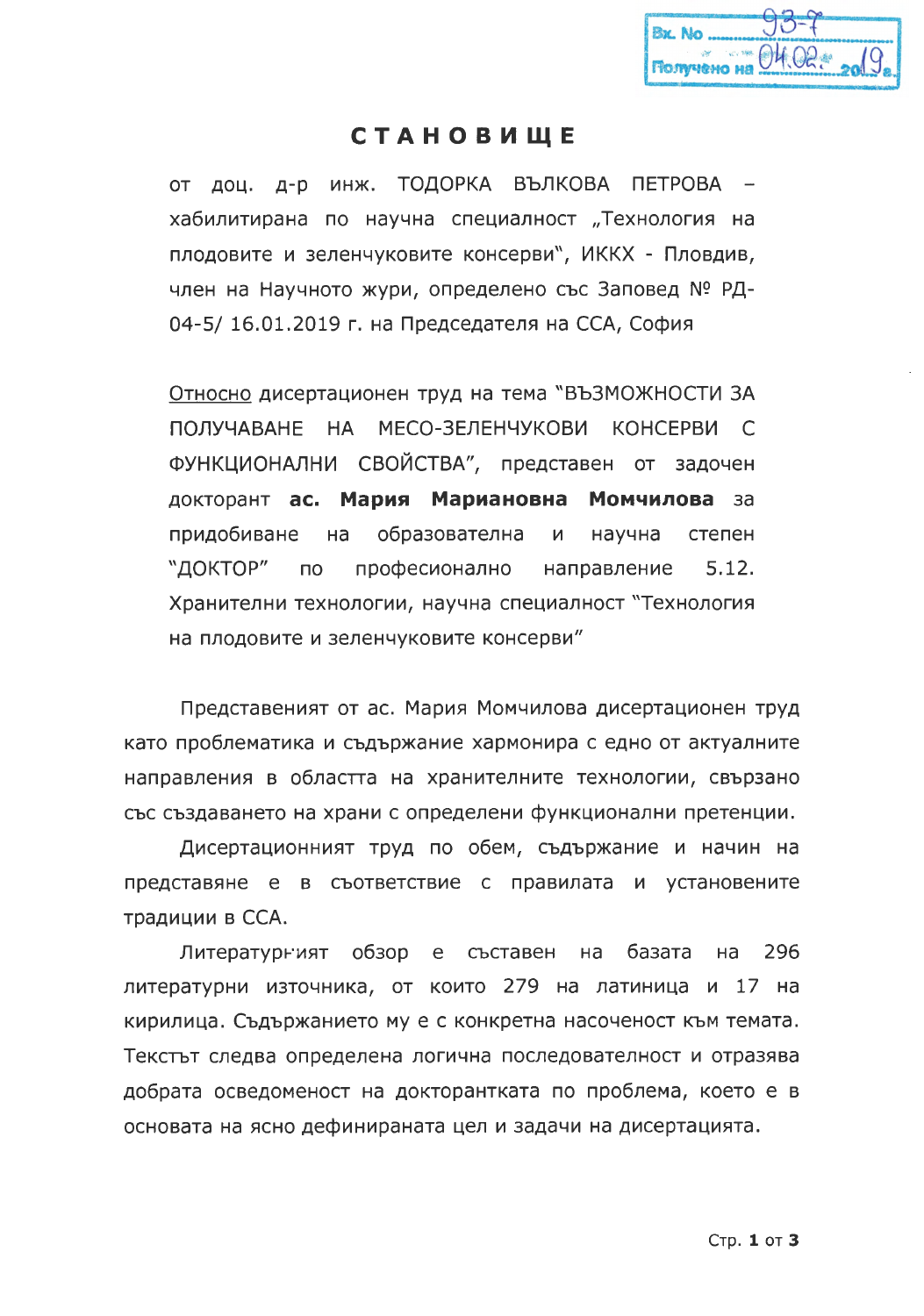От раздел "Суровини, материали и методи за анализ" е видно прилагането на съвременни методи и апаратура за качествената и количествена характеристика на анализираните проби. Многообразието от химични, физични, микробиологични и математико-статистически методи е показател за обективност на изследванията, както и за добрата подготовка на докторантката в областта на хранителния анализ.

В раздел "Резултати и обсъждане" са отразени данните, получени от значителна по обем изследователска работа, насочена към оптимизиране рецептурата  $M$ процеса на стерилизация на месо-зеленчуков пастет с функционални свойства. Дискусията по получените резултати е аргументирана и убедителна. След всеки етап от изследването са представени междинни изводи, което допринася за по-доброто възприемане на извършената работа.

На основата на проведените комплексни изследвания и получените резултати е разработена технология за получаване на продукт с подобрени качествени характеристики и потенциални здравни ползи.

Данните от дисертацията са обобщени в девет извода, които правилно отразяват получените резултати.

Посочени са общо пет приноса, аргументирано обосновани, с определена стойност за теоретичните изследвания И  $\mathsf{C}$ приложимост в практиката.

Във връзка с дисертационния труд са представени 3 публикации, две от които отпечатани на английски език. Няма представени данни за цитиране на трудовете.

Авторефератът е оформен в съответствие със съдържанието на дисертацията и отразява основните резултати от проведените изследвания.